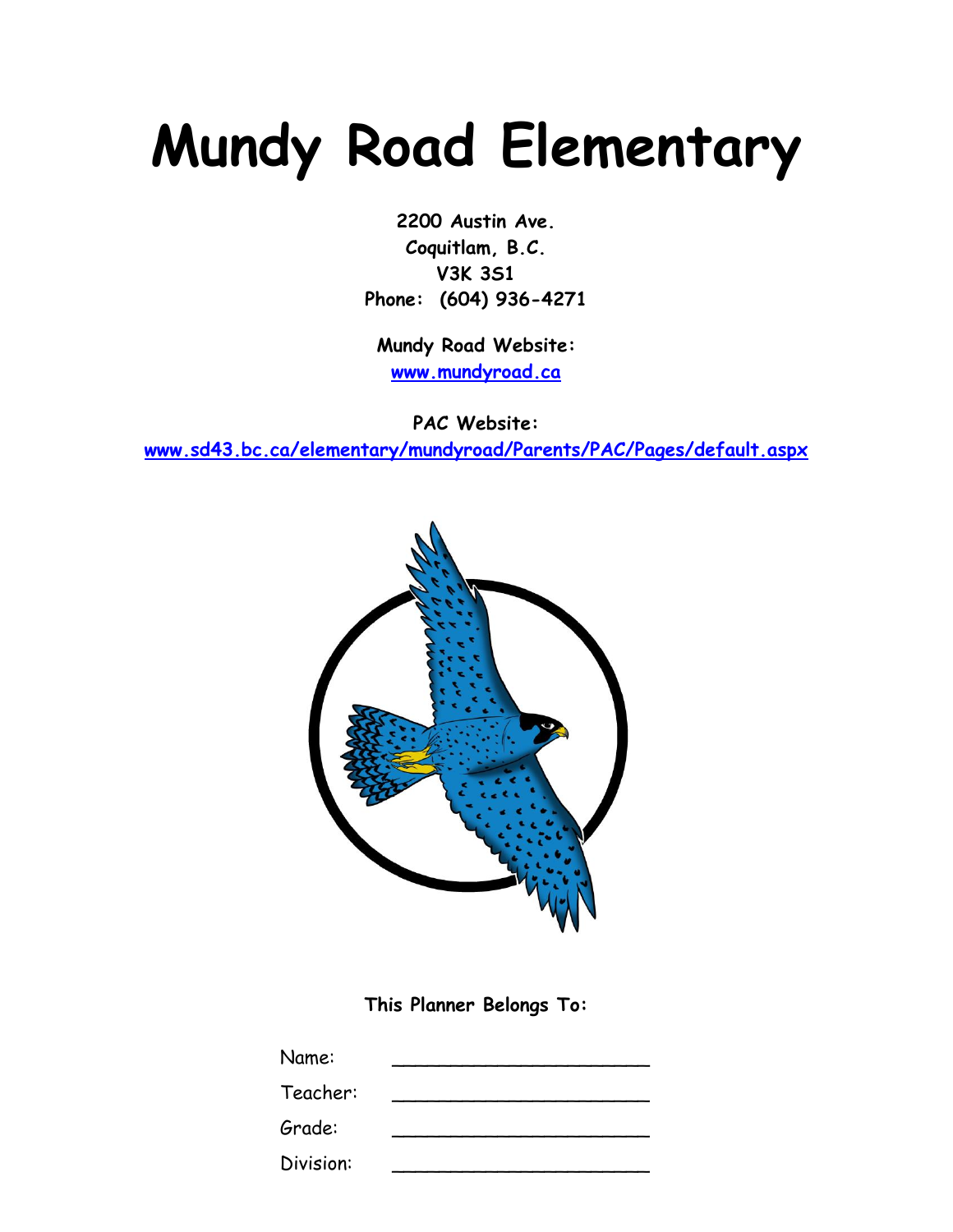# **SCHOOL CALENDAR 2021-2022**

| Schools Open                                                      | Tuesday, September 7, 2021  |
|-------------------------------------------------------------------|-----------------------------|
| Non-Instructional Day (Common District Day)                       | Friday, September 24, 2021  |
| Thanksgiving Day                                                  | Monday, October 11, 2021    |
| Non-Instructional Day<br>(Common District/ Common Provincial Day) | Friday, October 22, 2021    |
| Remembrance Day                                                   | Thursday, November 11, 2021 |
| <b>Schools Close for Winter Vacation</b>                          | Friday, December 17, 2021   |
| <b>Winter Vacation Period</b>                                     | December 20/21 - Dec 31/21  |
| Schools Re-open after Winter Vacation                             | Tuesday, January 4, 2022    |
| School Based Non-Instructional Day                                | Monday, January 31, 2022    |
| <b>BC Family Day</b>                                              | Monday, February 21, 2022   |
| Non-Instructional Day (Common District Day)                       | Friday, February 25, 2022   |
| Schools Close for Spring Vacation                                 | Friday, March 11, 2022      |
| <b>Spring Vacation Period</b>                                     | March 14 - March 25, 2022   |
| Schools Re-Open after Spring Vacation                             | Monday, March 28, 2022      |
| Good Friday                                                       | Friday, April 15, 2022      |
| Easter Monday                                                     | Monday, April 18, 2022      |
| Non-Instructional Day<br>(Common District Day)                    | Friday, April 22, 2022      |
| School Based Non-Instructional Day                                | Friday, May 20, 2022        |
| Victoria Day                                                      | Monday, May 23, 2022        |
| Last Day of School for all Students                               | Wednesday, June 29, 2022    |
| Administrative Day                                                | Thursday, June 30, 2022     |

**The teachers and the support staff of Mundy Road work with the parents and the community to provide the students with sound programs, services and a positive learning environment to help students succeed. Mundy Road is committed to giving students quality education.**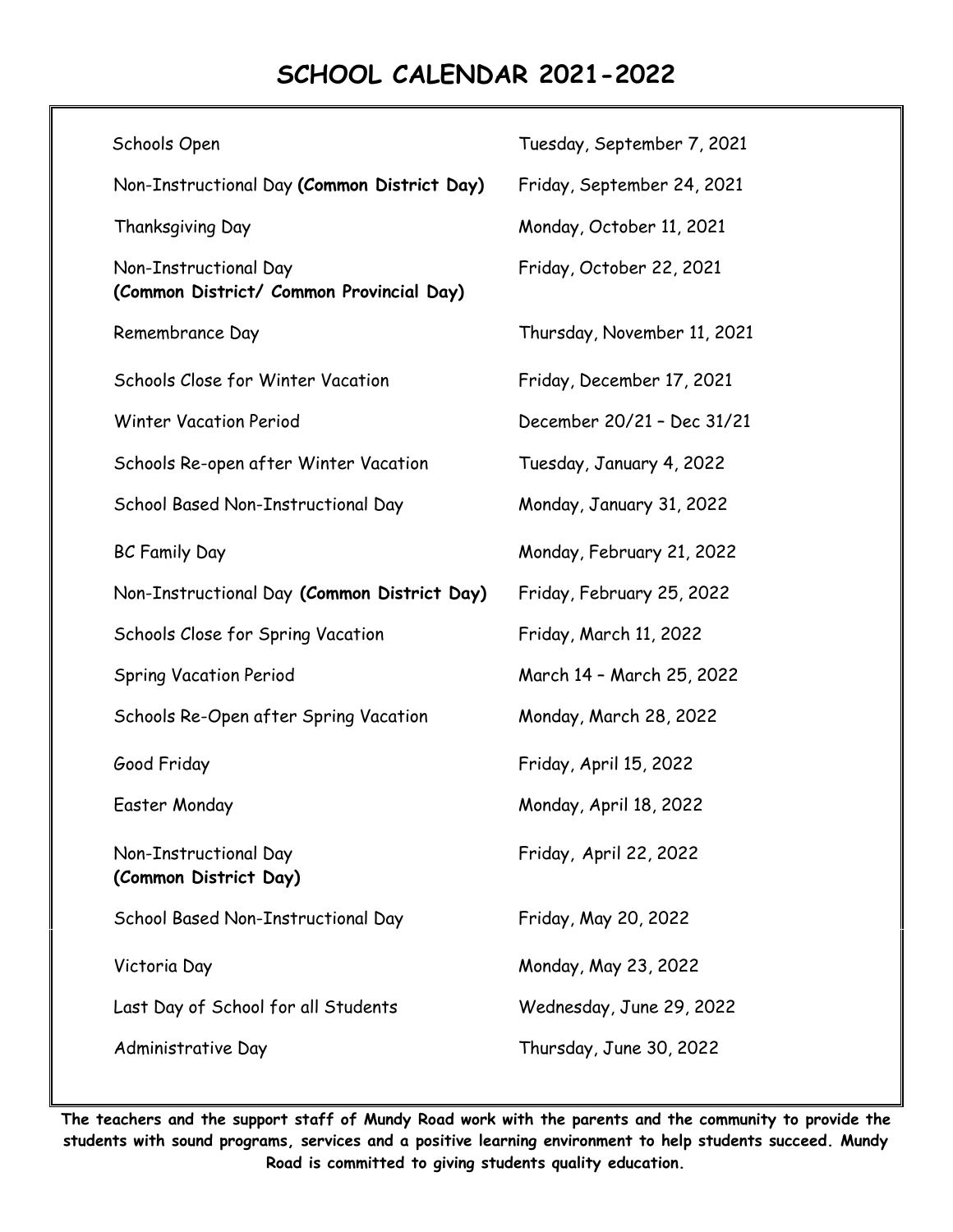**SCHOOL BELLS: 8:54** Classes Begin **10:15** Recess, **10:30** Classes Resume, **12:10** Lunch (play first), **12:35** Lunch (eat in the classroom), **12:52** Warning Bell, **12:57** Classes Resume, **2:50** Dismissal

# **HERE ARE SOME THINGS THAT CAN BE DONE IMMEDIATELY TO HELP OUR SCHOOL COMMUNITY:**

- 1. Read all of the school specific information about Mundy Road in the pages to follow.
- **2.** Visit the Mundy Road Website at **[www.m](http://www./)undyroad.ca.**
- **3.** Read the School District No. 43 School Policies at **[www.sd43.bc.ca.](http://www.sd43.bc.ca/)**
- 4. Complete the Parent eForms. Look for the link at **[www.](http://www.sd43.bc.ca/elementary/aspenwood)mundyroad.ca**.

#### **SD43 eForms:**

At the beginning of each school year there are a number of necessary forms that we need you to complete. We are pleased to now have most of these forms online. It is crucial that you **complete the required forms for each student**. Please go online to the Mundy Road website at **[www.m](http://www./)undyroad.ca,** click on the Parent eForms button and complete the following forms as promptly as possible.

#### **REQUIRED FORMS**

| <b>School Policies</b>                                                | Read the various policies and permissions and discuss them with your child                                                                                                                                                     |  |
|-----------------------------------------------------------------------|--------------------------------------------------------------------------------------------------------------------------------------------------------------------------------------------------------------------------------|--|
| <b>Emergency Release</b>                                              | *** This form will come home as a paper copy. Please complete and return to the<br>school AS SOON AS POSSIBLE.                                                                                                                 |  |
| Additionally, you will find on the page the following OPTIONAL forms: |                                                                                                                                                                                                                                |  |
| <b>Medical Alert</b>                                                  | To be completed ONLY if your child suffers from a medical concern the school<br>should be aware of.                                                                                                                            |  |
| <b>Volunteer Application</b>                                          | To be completed by parents and non-parents who are volunteering at our school.<br>Note: you also need to drop off a criminal record check (CRC) at the school<br>office (Valid for 5 years).                                   |  |
| <b>Driver Application</b>                                             | To be completed by volunteers who are planning to transport students during<br>school field trips. An ICBC driver's abstract is also required. *** This form is<br>required each school year for all parent/volunteer drivers. |  |
| <b>Privately Owned Devices</b>                                        | To be completed if students planning to use privately owned devices by<br>connecting them to the district wireless network.                                                                                                    |  |
| Absence Report                                                        | To be completed when your child is going to be away from school.                                                                                                                                                               |  |

Once you have completed the forms click on the **SUBMIT** button at the bottom of each form. If you have trouble with any of the online forms, or you do not have access to a computer and/or the internet, please contact the office at **604-936-4271**. Thank you for taking the time to do this for us!

**ONLINE PAYMENTS:** Coquitlam School District offers a safe, easy and convenient way to pay for school fees and field trips. This is also where you give permission for field trips. Mundy Road uses School Cash Online. The online payments link is on the Mundy Road webpage under "Quick Links". All you need to do is click on the link on the website.

**REPORTING ABSENCES** – The school needs to hear from the parent(s)/guardian if a child is going to be absent. Please contact the office at **(604) 936-4271** of any absences, or late arrivals. If a phone call is not possible, please email the school at **[mundyroad@sd43.bc.ca](mailto:mundyroad@sd43.bc.ca)** or complete an absence report form that is located on the "Parent eForm" link on the front page of the Mundy Road Website (**[www.mundyroad.ca](http://www.mundyroad.ca/)**)**.** Only one of these methods is required.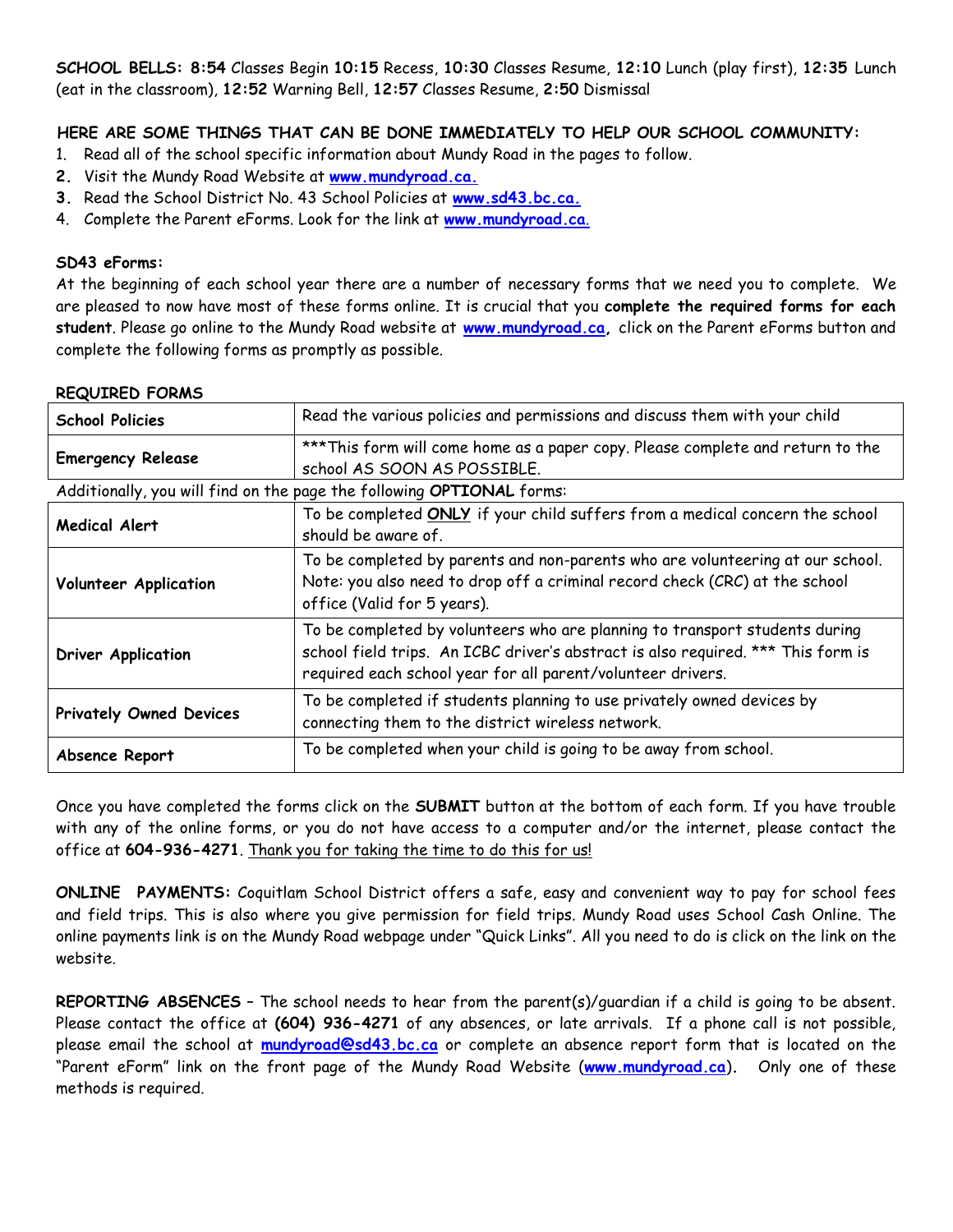**SCHOOL VISITS-** Before visiting the school or any classroom, it is requested that all visitors make arrangements prior to their arrival. If you are bringing in a lunch for your child, **please come to the office** and we will have your child pick up the lunch at the office at 12:35, when students come inside to eat their lunch.

**PICK UP OR DROP OFF OF STUDENTS –** Please use the side area of the school (along Mundy Road) for pick up and drop off of your child(ren). The Staff Parking Lot (parallel to Austin Avenue) does allow for drivers to pass through, allowing children to exit from the vehicle, and the driver can then leave the parking lot. Other than that, this parking lot is limited to staff parking. We appreciate your cooperation.

**EMERGENCY RESPONSE AND FIRE DRILLS** – Regular fire drills and earthquake/emergency response drills will be held throughout the year to practice safety procedures.

**BICYCLE SAFETY** – Parents are asked to review bicycle safety with their children. Cyclists must always wear a helmet, ride in single file with the traffic, and know and follow the rules of the road. Students should walk their bikes when on the school grounds and lock their bikes along the fence in the inside courtyard. Scooters are not to be ridden during school hours.

**INCLEMENT WEATHER and WEST COAST RECESS** – Students usually spend recess and part of lunchtime outside. Students should come dressed for rainy or cold weather (mittens, toques, boots, umbrellas). We believe that children need to get outside into the fresh air at recess. They need an opportunity to run and play with their friends so that when they return to the classroom, they are ready to focus on their learning. As well, with our daily physical activity requirements, this is a perfect opportunity to get moving. On the west coast, we could enjoy many more days of the beautiful weather we have been enjoying or we could experience weeks of rain.

In extreme weather, children will remain inside. A *mandatory* inside day is decided, based on the weather at the time of the recess or lunch break. Students are to play quietly in their classroom and supervision continues throughout the lunch hour. Before school, students will usually remain outside the building until they are brought inside by their teacher for an 8:55 a.m. start.

**LUNCH AND DISMISSAL** – Students staying at school for lunch go outside to play from 12:10 until 12:35. At 12:35 students come in to eat their lunch. Students may not leave the grounds at any time unless they have parent/guardian permission and have checked out at the office before departing.

LOST AND FOUND - If your child has misplaced items (clothes, lunch kit, binder, jacket, hat...), please check the lost and found bin located just to the left of the first set of stairs by the outside door to the undercover area. Please ensure that your child's items are labeled so that they are easily identified. Smaller items, such as glasses or jewellery, are kept at the office.

**MEDICAL ALERT FORMS** - We are required to maintain a safe and efficient procedure for all students who attend school. If your child has a medical condition that the school should be aware of and/ or a medical condition that requires precautionary treatment of medication at school, please go online to the Mundy Road website at **[www.m](http://www./)undyroad.ca,** click on the Parent eForms button and complete the following forms, print them, sign them, and return them to the school as soon as possible **OR** contact the school to obtain the required "Medical Alert Form" and/or the "Request For Administration of Medication at School Form", complete the forms, sign them, and return them to the school as soon as possible. . **It is crucial that you complete the required forms if your child has a medical condition that the school should be aware of and/or has a medical condition that requires precautionary treatment of medication at school.** This procedure complies with School Board Procedures. If there are any questions, contact the Principal.

**NUT ALLERGIES** - The number of students that have life threatening nut allergies appears to be increasing. It can be extremely frightening for parents of children that have this allergy. The presence of **any** peanut product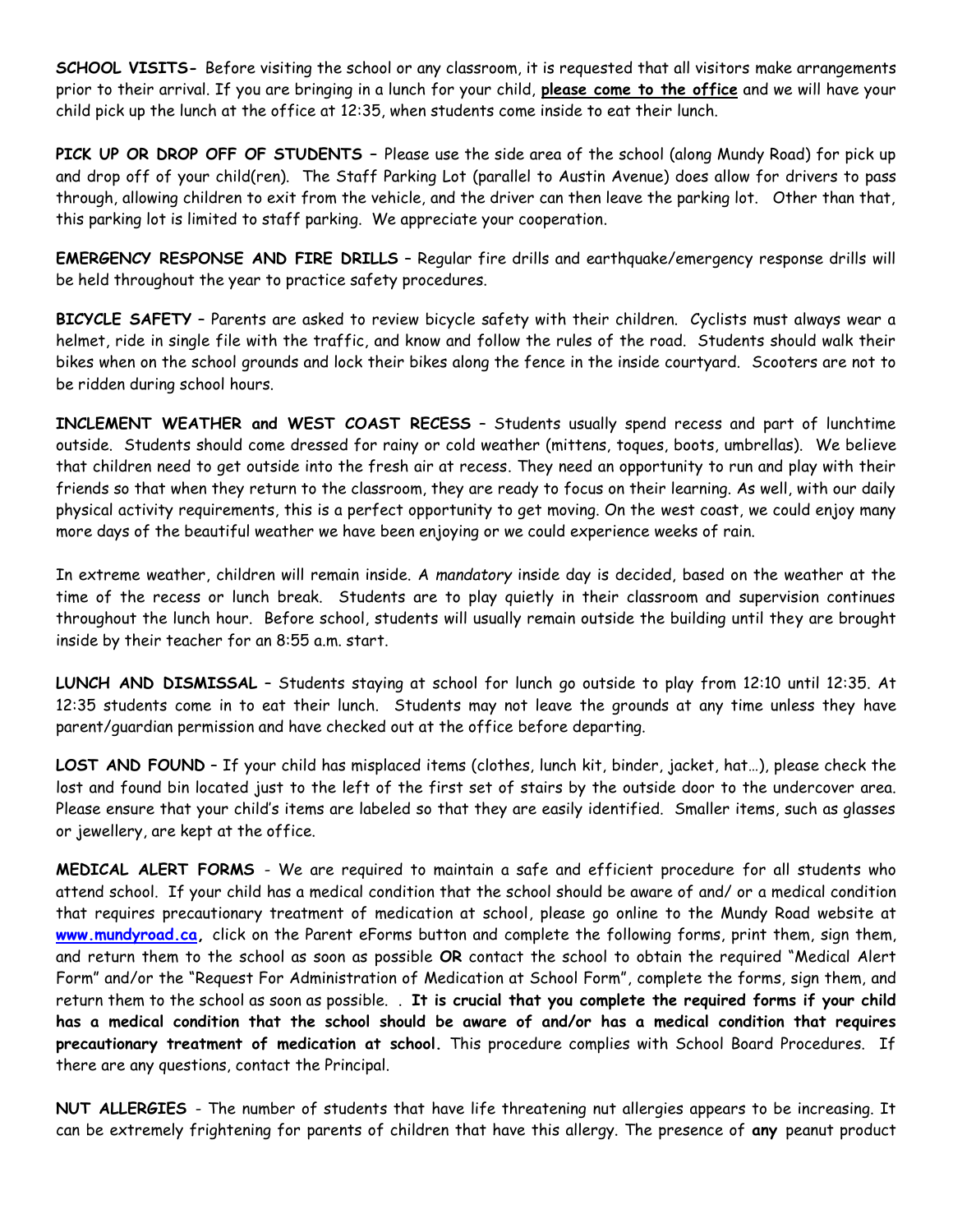(nuts or oil), even if baked into cookies or cakes, can present a **life-threatening** situation. Even a trace of peanut residue on a desk or book could be life threatening.

We are requesting that you avoid sending peanut products in your child's recess snack or lunch, if possible. In the event that a student does bring foods to school that include nuts or peanut butter, he/she will eat their lunches and recess snacks in a separate location. Students should then wash their hands thoroughly after eating.

**MEDICAL ROOM** - The Medical Room is a temporary facility for students who become ill during the school day. Students must notify the office before proceeding to the Medical Room. A child will not be sent home unless a parent or alternate contact is notified and appropriate transportation or arrangements have been made.

**INDIGENOUS PROGRAMS** - For students of Aboriginal ancestry, indigenous programs are offered throughout the district. For information on these programs please contact your school, or the Aboriginal Education Department at 604 -945-7386.

# **MUNDY ROAD ELEMENTARY SCHOOL CODE OF CONDUCT 2021/2022**

#### **Mission Statement:**

Building a safe, caring school community that ensures quality learning opportunities for students.

#### **I. INTRODUCTION:**

Mundy Road's Code of Conduct follows the guidelines of the School Board. All School Boards and schools are entrusted through the School Act with authority to establish Codes of Conduct. While recognizing the autonomy of these bodies and acknowledging the efforts they have already undertaken to ensure school climates are as positive as possible, the provincial standards described below are provided to assist them in developing consistent and coherent policies and practices in their communities. Although most schools have a Code of Conduct in place, it is expected that all British Columbia schools will revisit their existing Code of Conduct and/or develop a new Code of Conduct reflecting the provincial standards.

# **CODE OF CONDUCT: KEY ELEMENTS**

#### **1. Process**

# "All British Columbia schools include students, parents and staff in the development and review of Codes of *Conduct"*

The Mundy Road Code of Conduct has been developed through discussions with the School Planning Council (SPC), the Parent Advisory Committee (PAC) and the staff. In 2004, the Code of Conduct was reviewed, and the content of Codes of Conduct from neighbouring schools was considered. Through examination and use of the new Ministry guidelines, a draft copy of the new Code of Conduct was made. In 2005, the draft was presented to the School Planning Council for review and input, as well as considering the input from staff and the Parent Advisory Council. The draft was then revised to reflect such input.

We again invited all parents and guardians to participate in a Code of Conduct Review Meeting in May, 2012.

Up until, 2015/16 school year, our School Planning Council has met throughout the year with the administrator, and their feedback provided the school with their perspective on the implementation of the Code of Conduct. The School Planning Council most recently met in May of 2015 to discuss the Code of Conduct and then reported back to the PAC at their AGM and then met again in June of 2015 to discuss any revisions. In 2016-2020 the Code of Conduct was reviewed at the school level and, as with all years, parents were encouraged to give feedback at any time in the year.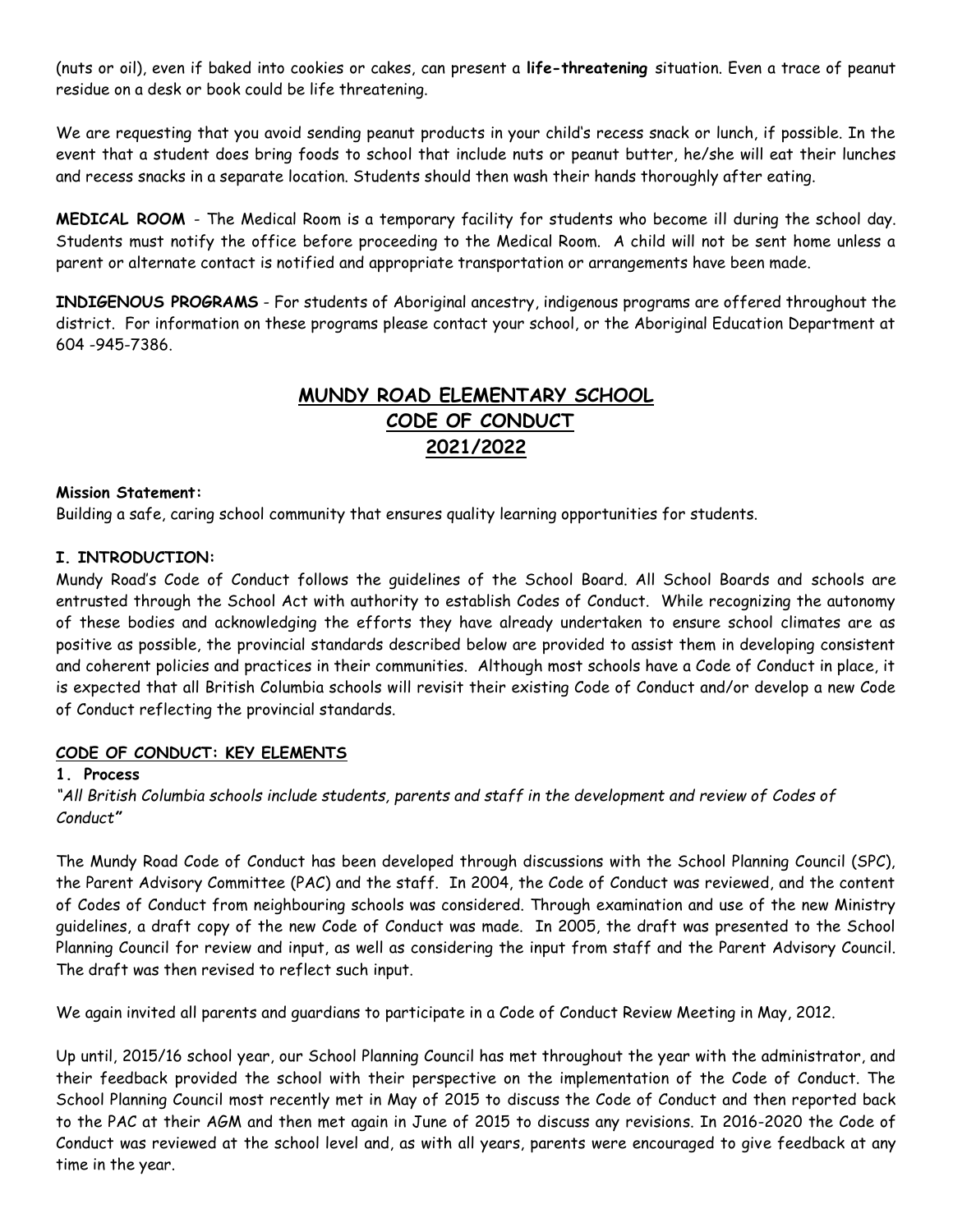Our school population reviews the Code of Conduct in many different ways throughout the year, including it being used as a continual teaching tool in the classroom and a topic for review at staff meetings. Our Code of Conduct is in all our student planners.

The Code of Conduct is posted on our school website. It is requested that all parents/ guardians read the Code of Conduct with their child(ren) and provide the school feedback at any time in the year.

# **2. Communication:**

*"Expectations regarding acceptable conduct are made known to all students, parents and school staff, as well as to temporary staff or visitors. Protocols while acting as ambassadors of the school are made known to students, parents, coaches and involved members of the greater community."*

Mundy Road's Code of Conduct is printed in our school's student planner, and each student and parent is required to review it and then identify they have read and agreed to it. It is further discussed and practiced with students through school-wide assemblies, classroom activities, and theme weeks. Communication to parents is achieved through the Parent Advisory Council (PAC) meetings, as well as on the school website. Professional development, staff meetings and the staff packages are methods used to communicate and review our School Code of Conduct with staff members. Mundy Road further provides the Code of Conduct to support any temporary staff assigned to the school throughout the year.

#### **3. Implementation:**

*"Behavioural expectations outlined in the code of conduct are consistently taught and actively promoted. Responses to unacceptable behaviour are based consistently on sound principles and are appropriate to the context".* 

A major goal for each year will be the teaching and promotion of the code, as well as the recognition of students who demonstrate exemplary behaviour in terms of the code. We will continue to promote socially responsible attributes. We will continue to work as a school to model and teach socially responsible behaviour on an ongoing basis and will respond to unacceptable behaviour by referring to the expectations outlined in the code.

# **4. Monitoring and Review:**

*"Conduct is continuously monitored to ensure code reflect current and emerging situations and are contributing to school safety"*

*"Codes of Conduct are reviewed and improved in light of evidence gathered and/ or relevant research, and are revisited as a part of a regular cycle of policy review."*

Student behaviors are monitored through teacher and staff referrals. We celebrate the positive behaviours through a variety of means; notes to students, notes to parents and one-to-one meetings.

We will continue to monitor student behavior using a variety of methods such as the performance standards and office referrals. Parent and Student Satisfaction Surveys will also be used to further refine the Code of Conduct on an annual basis. Once again, a proactive approach whereby we regularly try to celebrate the positive behavior we see, rather than focusing on the negatives, seems to be most effective in our school community. At the September PAC Meeting the Code of Conduct will be reviewed, and at the September staff meeting, teachers review the Code of Conduct. The Code of Conduct will continue to be reviewed throughout the year at the school level with opportunities for parents to give feedback. Our continual teaching about our Code of Conduct has helped shape the social responsibility lessons. Teachers regularly reassess at staff meetings and in grade group meetings what our school needs are, and then address those needs specifically. Our goal is to continually further develop what we need, in order to maintain a safe, caring and orderly environment for our students.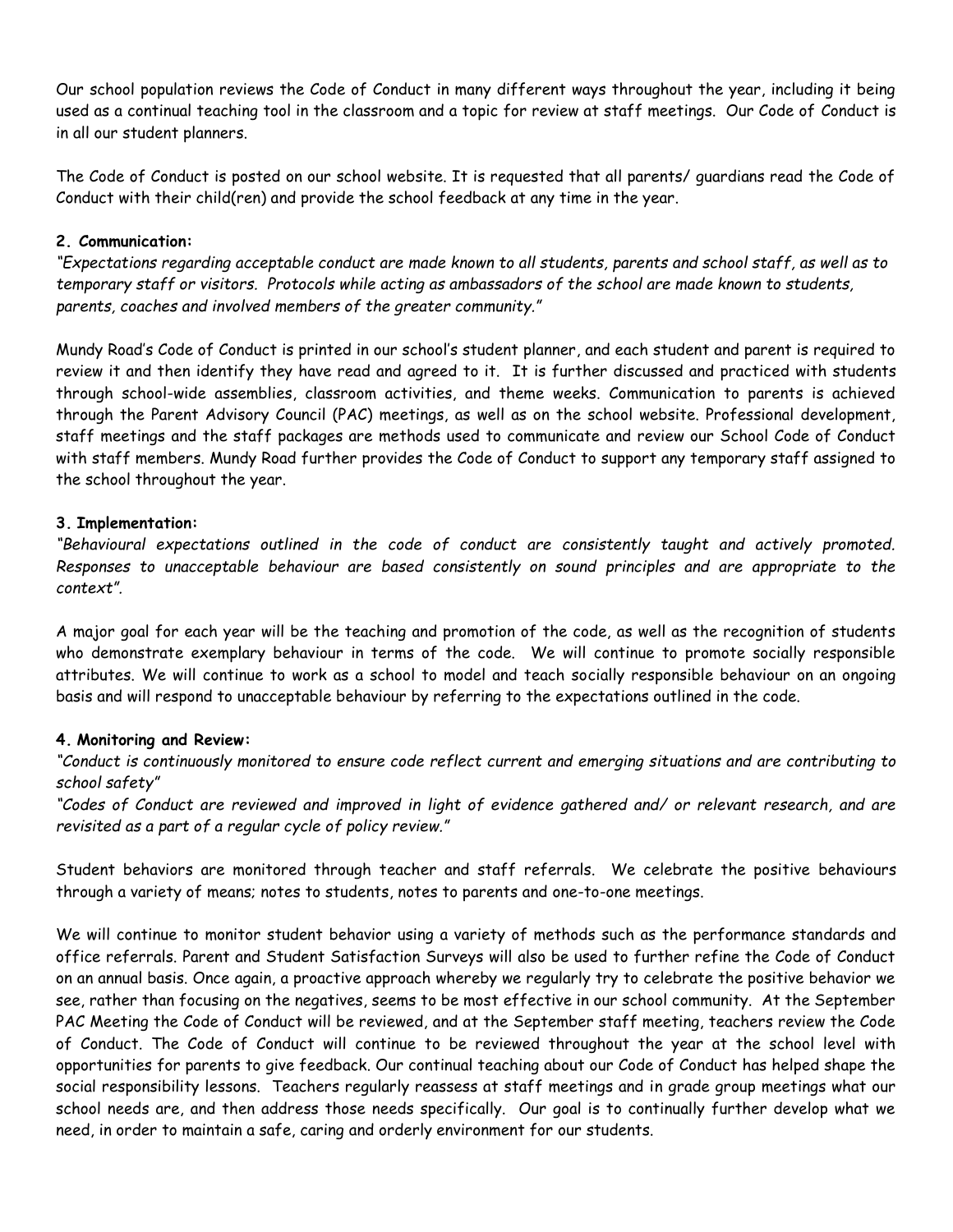# **5. Alignment:**

*"Codes of conduct are compatible between schools in the community and across elementary, middle and secondary levels."*

The Mundy Road Code of Conduct is in alignment with other schools within our local community of schools that feed into our receiving middle schools. This helps us provide a smooth transition as students move on to the next level of their education. It is also in alignment with District Policy 17 (District Code of Conduct for Students), District Policy 18 (Violence, Intimidation and possession of Weapons) and District Administrative Procedure 355 (Suspension of Students).

### **6. Standards:**

# a) **Statement of Purpose:**

The purpose of the Code of Conduct is to establish, clarify, and maintain expectations for students in a safe, caring and orderly environment.

#### **b) Conduct Expectations:**

#### **Acceptable Conduct:**

Mundy Road Elementary School promotes the values expressed in the BC Human Rights Code respecting the rights of all individuals in accordance with the law

*-* As per Section 8 of Human Rights Code of British Columbia, students shall not discriminate against others on the basis of the race, religion, colour, ancestry, place of origin, marital status, family status, age, sex, sexual orientation, gender identity or expression, or physical or mental disability. Furthermore, as per Section 7 of the Human Rights Code of British Columbia, no student shall publish or display anything that would indicate an intention to discriminate against another, or expose them to contempt or ridicule, on the aforementioned bases."

These expectations apply to behaviour at school, during school-organized or sponsored activities and behaviour beyond these times (including on-line behaviour) that negatively impacts the safe, caring or orderly environment of the school, and/or student learning.

#### **Students at Mundy Road Elementary are expected to demonstrate:**

#### (i) **Respect for yourself**

- Follow directions the first time
- Be a good listener
- Help others
- Accept responsibility for your own behavior and progress

#### (ii) **Respect for Others**

- Keep your hands, feet and unkind words to yourself
- Treat all others with kindness, acceptance and understanding
- Listen to the direction of the teacher
- Speak in a respectful tone to all others and use appropriate manners
- Play according to the rules of the game

#### (iii) **Respect for Property**

- Look after your own space and belongings
- Touch or use the property of others only with their permission
- Do you part to take care of the school building and community

#### (iv) **Respect for Learning**

- Understand everyone has the right to learn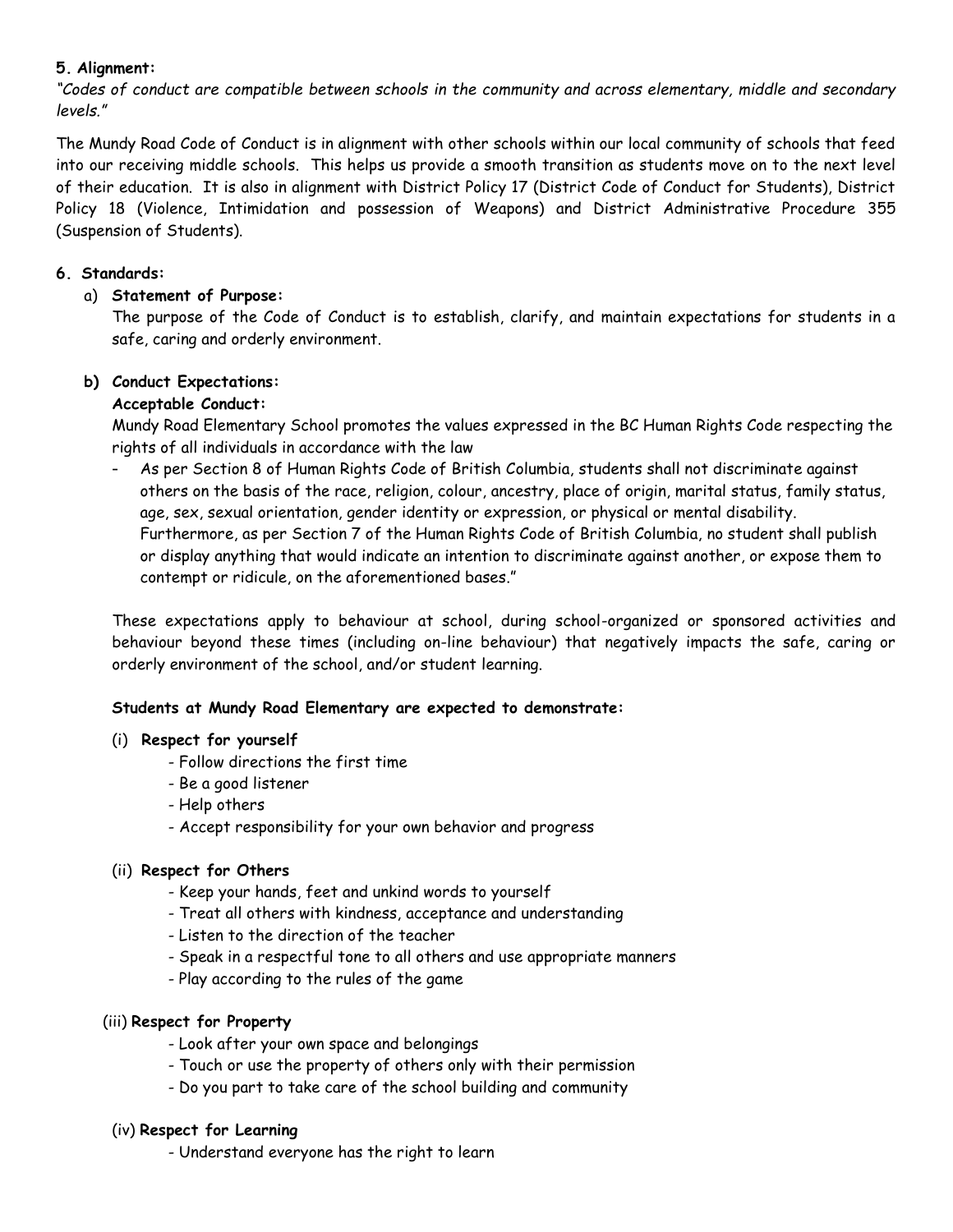- Respect quiet spaces by moving appropriately in our hallways
- Encourage and support each others' learning
- Complete work on time
- Help to be responsible for your own learning by arriving on time, and prepared with the necessary materials.

#### **Unacceptable Conduct**:

Student conduct which interferes with the learning or safety of other students or the maintenance of an orderly learning environment is considered to be unacceptable. The following behaviours are deemed unacceptable; they are broad in nature and are not intended to be all-inclusive.

- Acts of bullying, harassment or intimidation (including cyber bullying), physical violence (fighting, rough play) or retribution against a person who has reported incidents.
- Illegal acts such as possessions, use or distribution of illegal or restricted substances possession or use of weapons or theft or damage to property.
- As per Section 8 of Human Rights Code of British Columbia, students shall not discriminate against others on the basis of the race, religion, colour, ancestry, place of origin, marital status, family status, age, sex, sexual orientation, gender identity or expression, or physical or mental disability. Furthermore, as per Section 7 of the Human Rights Code of British Columbia, no student shall publish or display anything that would indicate an intention to discriminate against another, or expose them to contempt or ridicule, on the aforementioned bases.

#### **Rising Expectations:**

As students' progress through Mundy Road Elementary, they will grow to assume the role of leaders. Our intermediate students are looked upon by the younger students in the school to set good examples of socially responsible behaviors. Intermediate students are invited to join the Student Leadership Teams at school and there are a variety of leadership roles available to them. Our older students are expected to model acceptable and positive conduct for the school community. Therefore, it is expected that our older students will be expected to continue to meet expectations in the Social Responsibility Competencies Standards for the appropriate grade level. We expect increasing personal responsibility and self-discipline and will apply increasing consequences for unacceptable conduct as students move from Kindergarten through to Grade five. The more students can demonstrate positive, pro-social behaviour, the more the whole school community can benefit.

#### c) **Consequences**

There are natural and logical consequences for students if they choose to behave in an inappropriate manner. Fair and logical consequences are the response to inappropriate behaviour and will be implemented based on the severity and frequency of the behaviour. In order to respond consistently and fairly to any infractions, the severity and frequency of the infraction, as well as the age and maturity of the students will be considered by staff members. Consequences and support will be restorative and preventive and designed to educate the child.

As a school we recognize the importance in modeling respectful and responsible processes for managing conflict. Whenever possible we try to use a restorative approach to resolving conflict and teaching prosocial behaviors.

*Restorative Practice: the fundamental premise of restorative practices is that people are happier, more cooperative and productive, and more likely to make positive changes when those in authority do things with them, rather than to them or for them. (International Institute for Restorative Practices)<http://www.iirp.edu/what-is-restorative-practices.php>*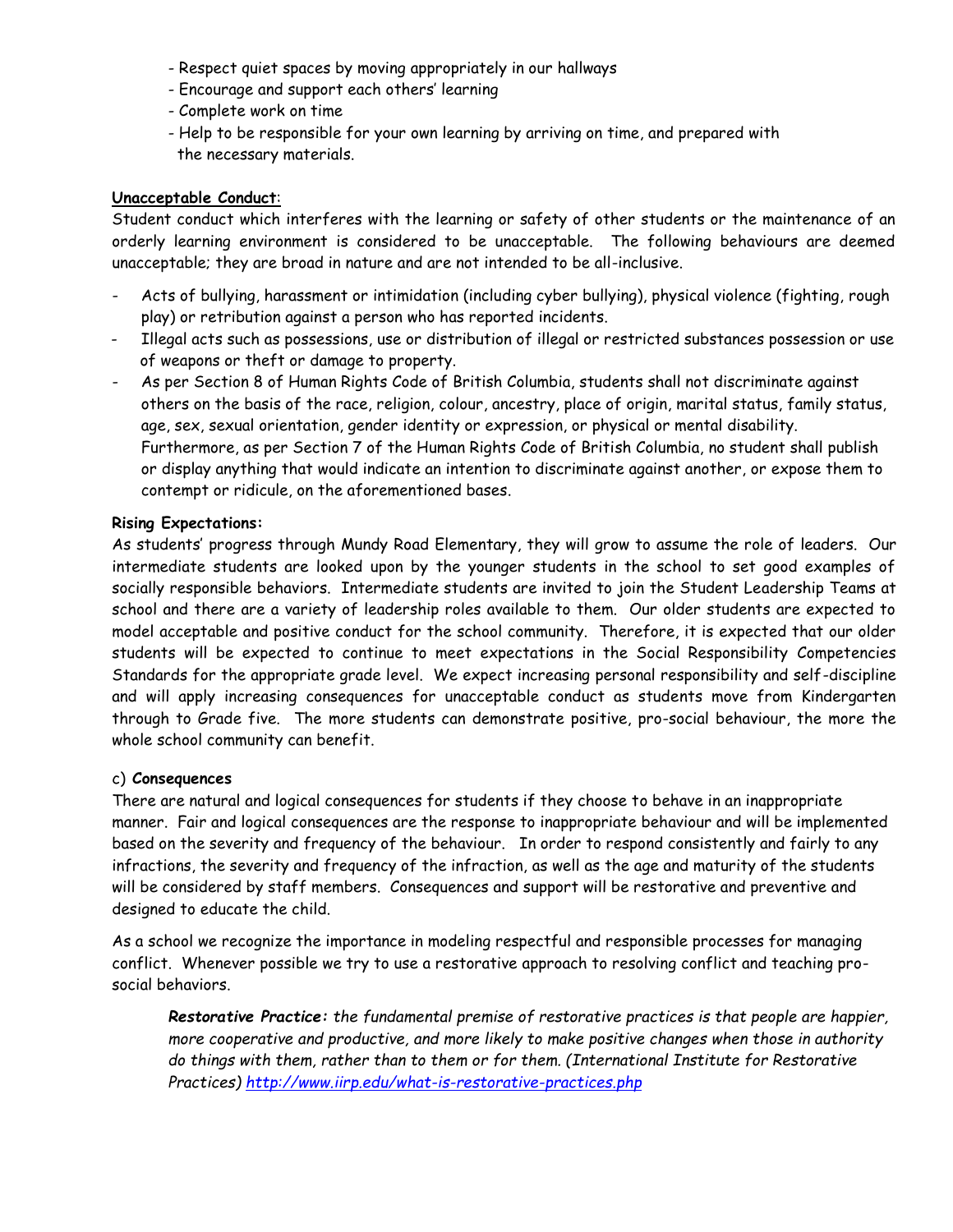*The focus of behaviour interventions should be to recognize and repair the harm done, teach and reinforce positive behaviours and return the offender to the community stronger and more resilient than before the offense. <http://www.iirp.edu/what-is-restorative-practices.php>*

Every effort will be made to support all students. However, if there are ongoing conduct issues after having implemented restorative interventions, more traditional discipline approaches may be used, separate or in conjunction with restorative interventions. All disciplinary decisions will be made with respect to the individual and context, and responses to conduct issues will take into consideration the student's age, maturity, and past conduct .

If a problem is ongoing or more serious, the parents and school based team will be engaged in establishing a plan to help the student develop strategies enabling them to better monitor their own behaviour.

Special consideration may apply to the imposition of consequences for a student with special needs if the student is unable to comply with this Code of Conduct, due to a disability of an intellectual, physical, sensory, emotional or behavioural nature.

A search by school officials of a student under their authority or a search of student property may be undertaken if the school has reasonable grounds to believe a school rule has been or will be violated, and that the evidence of that violation will be found in the location or on the person of the student being searched. Students know that their teachers and other school authorities are responsible for providing a safe learning environment and maintaining order and discipline at school. As a result, they must know that, where reasonable grounds exist, this may require searches of students, their lockers and their personal effects and the seizure of prohibited items.

Students should also be aware that the schools may collect, use and disclose personal information about students for the purposes of investigating and addressing student misconduct, safety and maintaining order and discipline in school. Such collection and use of student information may include information that is obtained from witnesses or collected from other secondary information sources (e.g. social media). All personal information of students collected by the school will be collected in compliance with and under the authority of the Freedom of Information and Protection of Privacy Act (ss. 26(a),(b), and(c)) and the School Act. Questions about the collection, use or disclosure of student personal information should be directed to the Associate Director of Information and Learning Technologies Stephen Whiffin, at [swhiffin@sd43.bc.ca.](mailto:swhiffin@sd43.bc.ca)

# d) **Notification**

In serious or repeated breaches of our Code of Conduct, the school has the responsibility to notify the parent/guardians of the student offender, and where appropriate, the parents of the victim. Students and parents also have a responsibility to notify school officials of any situations that breach our Code of Conduct.

Depending on the seriousness or frequency of the student conduct, there is an escalation of intervention and notification. The student may receive consequences in the following manner:

Directly from the classroom teacher, playground supervisor or other staff member

- o Principal involvement
- $\circ$  Contact the parent(s)/guardian(s), by phone, in person, and in some cases, reiterated in a letter, if the student has been suspended; informing them of the inappropriate incident and/or behaviour
- o School based team intervention
- o District based intervention

Where concerns are unresolved, School district personnel are notified as required by District Policy. [\(http://www.sd43.bc.ca/Board/Policies/Policies/Forms/Sorted.aspx\)](http://www.sd43.bc.ca/Board/Policies/Policies/Forms/Sorted.aspx)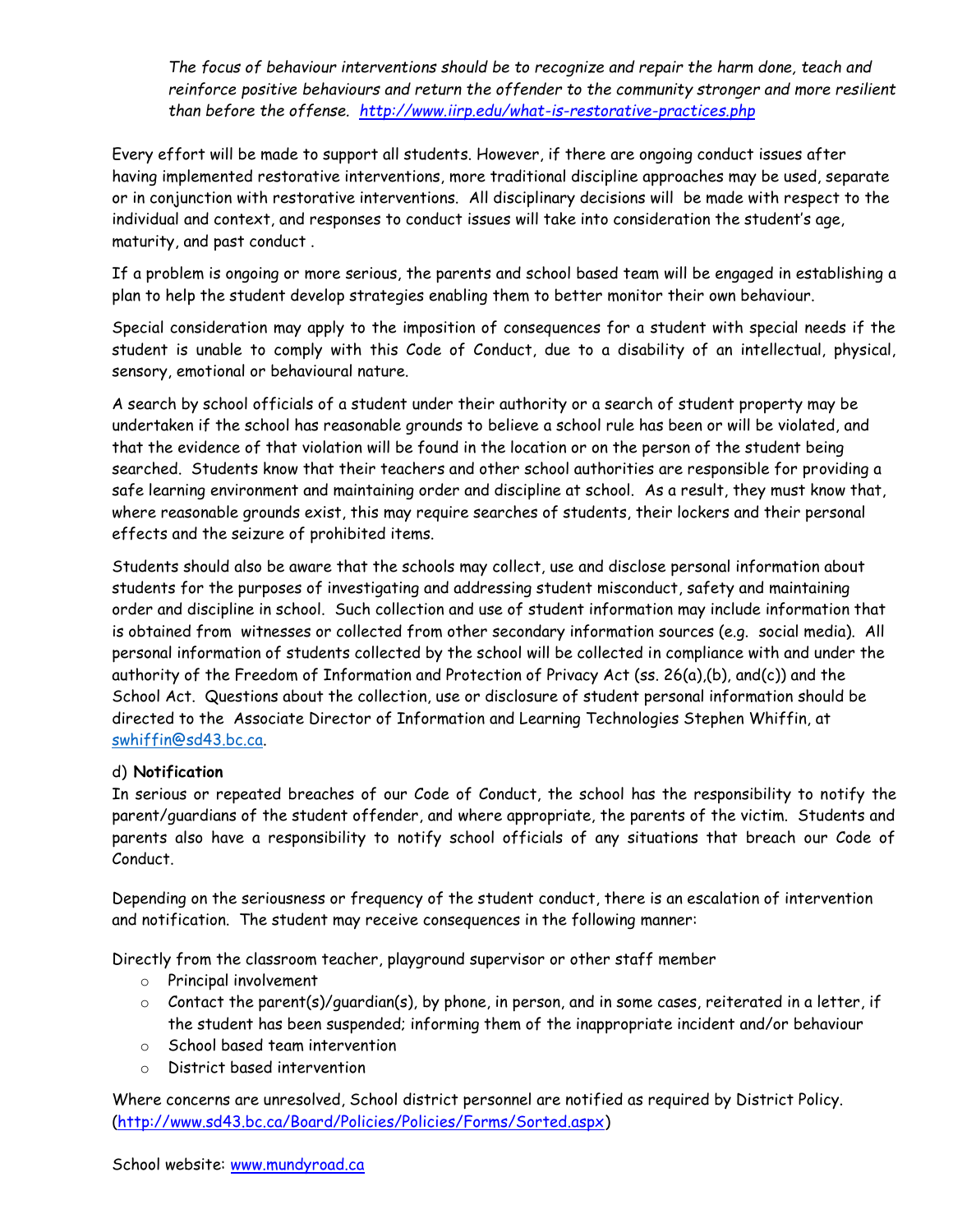

# **Policies and Administrative Procedures Overview June 2021**

Complete copies of the following policies and administrative procedures (APs) are available on the school district website[: www.sd43.bc.ca](http://www.sd43.bc.ca/) (under Board of Education)

# **1. District Code of Conduct – Policy 17**

The Board believes it has a responsibility to establish expectations of students as part of its governance role for the District. The Board further believes that the responsibility for student discipline in school is shared among students, staff and parents. Students have a responsibility to respect the rights and dignity of others and to become actively and productively involved in their own academic learning and social growth. Educators are responsible for establishing a positive school climate in which structure, support and encouragement assist the students in developing a sense of selfdiscipline and responsibility. Parents are responsible for establishing a positive learning atmosphere in the home, knowing school policies and procedures, supporting the school in the enactment of these policies and procedures, and encouraging their children to understand and respect these policies and procedures. To support these aims, the Board has established a District Code of Conduct for Students, which shall be followed in all schools.

Specifically: The Board believes that appropriate student conduct, based on respect for oneself, respect for others, and respect for property is essential to the development of responsible citizens. To this end students are expected to:

- be aware of and obey all school rules
- attend classes punctually and regularly
- work cooperatively and diligently at their studies and with home assignments
- respect the rights of all persons within the school including peers, staff and parents
- respect the legitimate authority of the school staff
- respect the school's physical school facilities
- respect the ethnic diversity of our school community
- behave in a safe and responsible manner at all times
- not threaten, harass, bully, intimidate or assault, in any way, any person within the school community
- not be in possession or under the influence of drugs and/or alcohol

# **2. Violence, Intimidation and Possession of Weapons - Policy 18**

The Board believes that schools are purposeful places where students and staff must be able to work, learn and play without the threat of physical or psychological harm. Schools are characterized by sensitivity and respect for all individuals, an environment of non-violence, clear student behavioral expectations and disciplinary practices that are enforced consistently and fairly. The Board acknowledges its role in providing secure learning environments which are safe from threats, violence or intimidation.

Student Threat Assessment Protocol: A student threat assessment will be initiated by the school's multi-disciplinary Violent Threat Risk Assessment (VTRA) team when behaviour includes, but is not limited to serious violence, or violence with intent to harm or kill, verbal/written threats to harm/kill others, internet/social media threats to harm/kill others, possession of weapons (including replicas), bomb threats and fire-setting.

# **3. Closure of Schools for Extreme Weather Conditions – AP 132**

In the case of extreme weather conditions, the Superintendent or designate has authority, on behalf of the Board, to temporarily close a school.

Procedures: As a general expectation, parents are to be advised that schools are open. If parents believe the local conditions are unsafe, they may keep their child at home or arrange his/her early dismissal. If schools are to be closed before classes begin, an announcement will be made by 6:30 a.m. on the school district website and school websites. Announcements may also be made on School District 43 (Coquitlam) (SD43) social media and local radio stations. For more information visit: [www.sd43.bc.ca/NewsEvents/Pages/EmergencyInformation.aspx.](http://www.sd43.bc.ca/NewsEvents/Pages/EmergencyInformation.aspx)